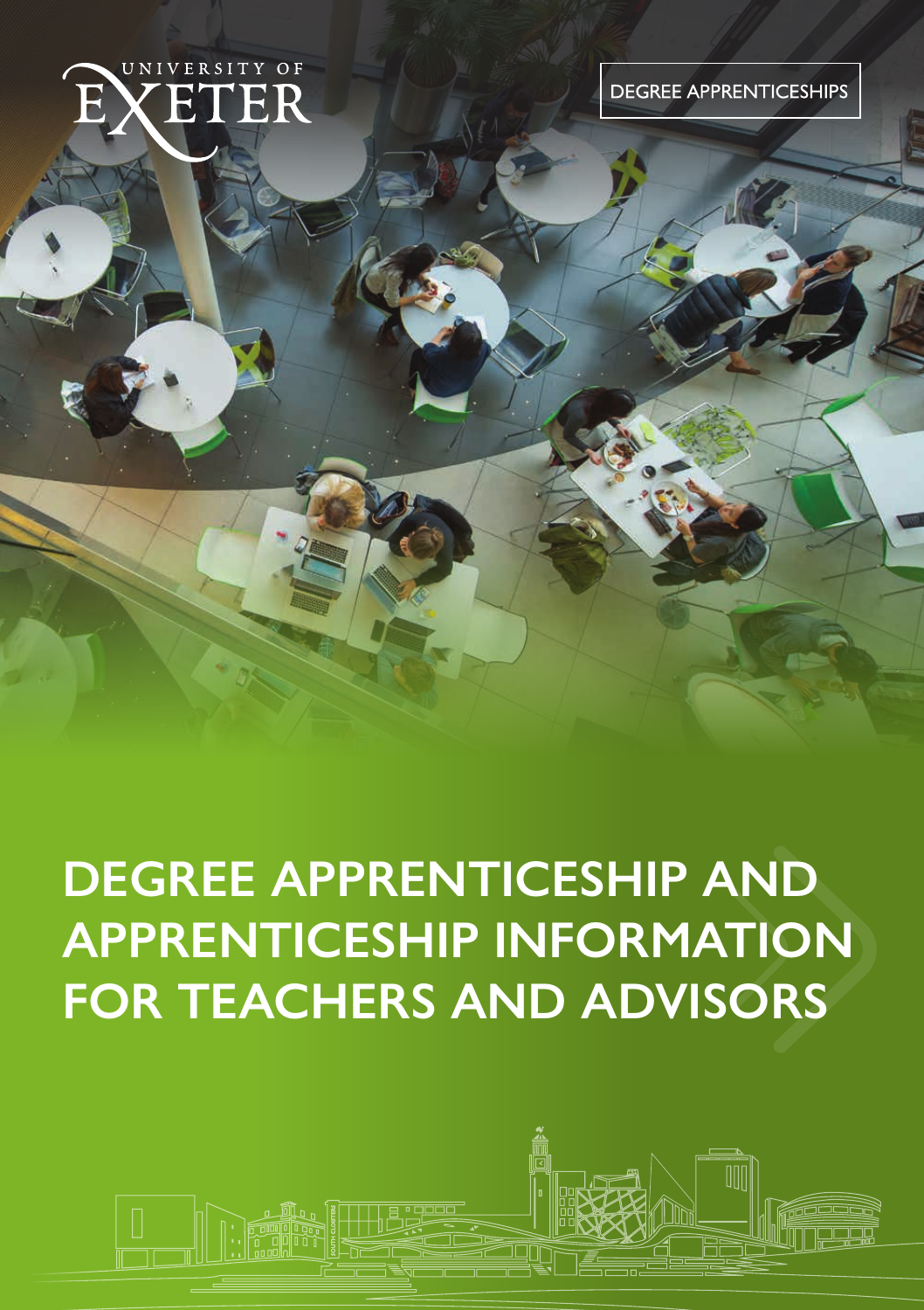

# FAQS ON DEGREE APPRENTICESHIPS FOR TEACHERS AND ADVISORS

# WHAT DEGREE APPRENTICESHIPS DOES THE UNIVERSITY OF EXETER OFFER?

The University of Exeter currently offers four undergraduate level Degree Apprenticeships:

And two postgraduate level Degree Apprenticeships

- MSc Data Science
- MBA Senior Leader
- BSc Digital and Technology Solutions
- BSc Diagnostic Radiographer

**BEng Civil Engineering** 

**BSc Applied Finance** 

#### HOW LONG IS A DEGREE APPRENTICESHIP?

The length of a Degree Apprenticeship varies depending on the programme chosen.

- BEng Civil Engineering 5 years
- BSc Digital and Technology Solutions 4 years
- BSc Diagnostic Radiographer 3 years
- BSc Applied Finance 5 years

HOW DO YOU APPLY FOR A DEGREE APPRENTICESHIP?

Applying for a Degree Apprenticeship does not follow the standard UCAS application process. To gain a place you must apply directly to one of our partner employers. You can apply for a Degree Apprenticeship in addition to making applications to any institution through UCAS.

#### *Application steps:*

- 1. Apply through your chosen company's website. You can apply for more than one vacancy.
- 2. Once you have applied we will review your application, with the company of interest.
- 3. If you meet our requirements you be invited to an interview.
- 4. Once your interview is completed, you will receive a notification about whether you have been successful.
- 5. If you have been successful you will be offered a position as an apprentice with the company. Your place will be confirmed by us, and we will send further information about how to enrol as a student.
- 6. If you have not been successful this time, do not worry! Keep an eye out for other opportunities.

*View our current vacancies: exeter.ac.uk/degreeapprenticeships/vacancies/* 

### HOW OFTEN DOES A STUDENT ON A DEGREE APPRENTICESHIP VISIT THE UNIVERSITY OF EXETER WHILST ON THE COURSE?

This also varies depending on the programme chosen.

- BEng Civil Engineering four two-week study blocks each year
- BSc Digital and Technology Solutions three short weeks of residential teaching
- BSc Diagnostic Radiographer five days, three times each year
- BSc Applied Finance an initial visit at the beginning of the programme with the majority of the face-to-face teaching delivered at your place of work.

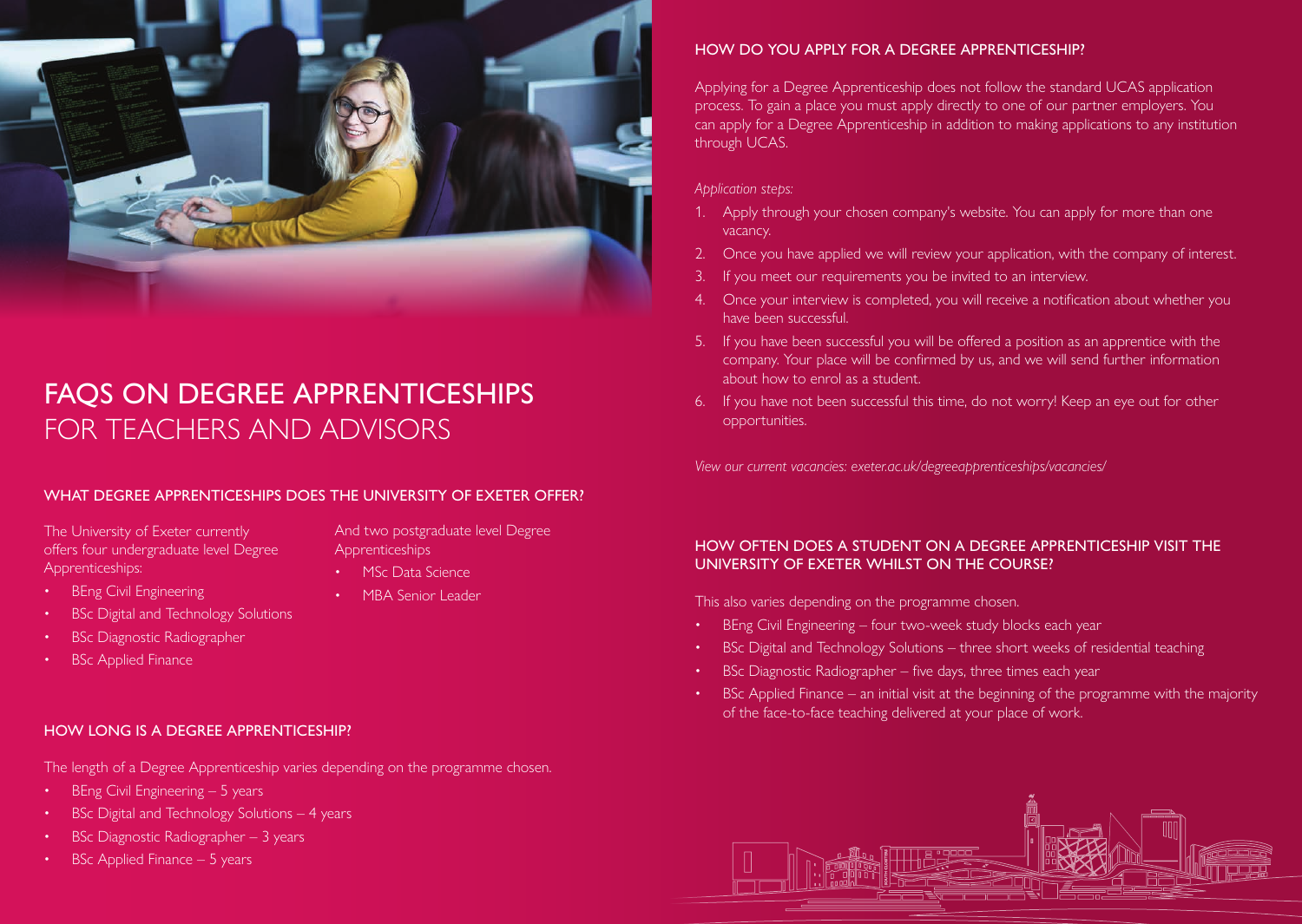# HOW MANY STUDENTS ARE IN EACH COHORT?

Again this varies by programme but no more than 80 students are taken into any cohort with most programmes having smaller cohorts

# WHAT ARE THE DEGREE APPRENTICESHIP ENTRY REQUIREMENTS?

Our Degree Apprenticeship entry requirements are equivalent to those for on-campus degrees. Please see our individual Degree Apprenticeship programme web pages for details of specific entry requirements. Whilst a degree apprenticeships is an alternative to a traditional degree is not an easier option.

### WHAT TYPE OF STUDENT ARE WE LOOKING FOR?

You can expect to be stretched and challenged, but supported throughout your apprenticeship as you focus on building knowledge, skills and experiences. Our Degree Apprenticeships are exciting and demanding, so we're looking for exceptional, engaged and motivated people who are passionate about their chosen industry. We expect strong communicators, team players and a desire to learn both in the classroom and on the job. You'll need to set yourself high standards and be able to juggle the pressures of both work and study.

#### WHERE CAN I FIND MORE INFORMATION?

Please visit our Degree Apprenticeships website for more information on Degree Apprenticeships as well as to hear from students and employers about their experiences of degree apprenticeships: *exeter.ac.uk/degreeapprenticeships/pupils/*



# FAQS ON APPRENTICESHIPS FOR TEACHERS AND ADVISORS

#### WHAT IS AN APPRENTICESHIP?

An Apprenticeship is a real job with training. It allows trainees to earn while they learn alongside gaining a nationally recognised qualification.

#### WHAT ARE THE APPRENTICESHIP LEVELS?

There are four levels of Apprenticeship available

- Intermediate Apprenticeship (level 2)
- Advanced Apprenticeship (level 3)

#### IS THE TERM 'APPRENTICE' USED IN THE JOB TITLE?

Not always. Job titles are set by each employer.

- Higher Apprenticeship (level 4 or 5)
	- Degree Apprenticeship (level 6 or 7)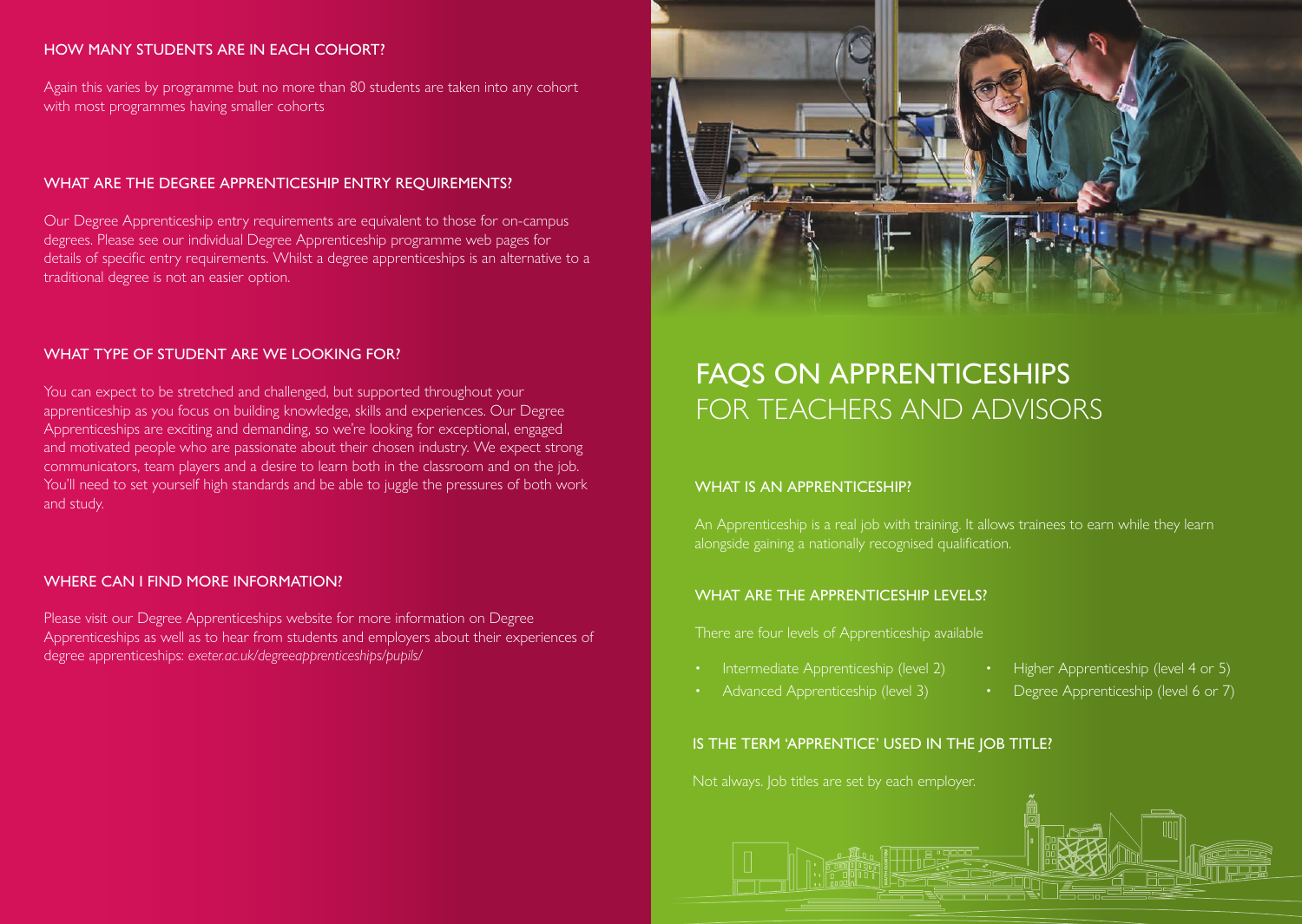# DO THE APPRENTICES HAVE TIME OFF WORK TO STUDY?

A requirement of each apprenticeship standard is that the apprentices have 20 per cent of their total contracted hours allocated to 'off the job' learning. A range of activities will qualify as this including pre reading, masterclass attendance and assessment writing and working on assignments and projects..

#### TYPES OF APPRENTICESHIPS

Most job sectors offer apprenticeship opportunities in the UK, with a wide range of specific roles within each, these include:

- Business apprenticeships: Roles such as accounting, marketing, people/HR administration, recruitment and sales.
- Construction apprenticeships: Roles such as building, plumbing and quantity surveying.
- IT apprenticeships: Roles such as information security and software development.
- Law apprenticeships: Offered at paralegal, legal executive or solicitor level.
- Healthcare apprenticeships: Roles such as dental, nursing and youth work, as well as NHS apprenticeships.
- Engineering apprenticeships: Roles such as civil engineering, mechanical engineering and electrical engineering.
- Media apprenticeships: Roles such as journalism, live events and costume design.
- Finance: Roles such as investment operations and financial services professional.

#### HOW MUCH DO APPRENTICES EARN?

The minimum apprentices are entitled to depends on age and length of time on a programme. Starting at £4.15 (as of April 2020) per hour if an apprentice is under 19, or in their first year. This rises to £6.45 in the second year for those aged 18 to 20, then to £8.20

#### As of April 2020

Apprentice =  $£4.15$ Under  $18 = \text{\textsterling}4.55$  $18 - 20 = £6.45$  $21 - 24 = £8.20$  $25+ = f8.72$ 

they are paying at least the National Minimum Wage.

The average weekly wage for an apprentice is around £200, dependant on the sector, region and apprenticeship level.

#### WHAT IS THE INSTITUTE OF APPRENTICESHIPS?

The Institute of Apprenticeships and Technical Education (IFATE) is an independent employer-led body who regulate the quality of apprenticeships. The IFATE undertakes quality and approval functions in relation to apprenticeship standards and assessment plans. They are responsible for assessing the quality of the end-point assessment for each apprenticeship and advise Government of funding allocations for each apprenticeship standard.

### THE DIFFERENCE BETWEEN AN APPRENTICESHIP AND AN INTERNSHIP

The terms 'apprenticeship' and 'internship' are sometimes mistakenly used interchangeably.

#### *Apprenticeships are:*

- Formal employment programmes with an employment contract.
- Long-term, taking between one and four years to complete.
- More suited to those with a clear idea of what sector they'd like to work in and what career path they'd like to follow.
- Commonly undertaken by school leavers.
- Designed to provide specific work-based training. Apprentices learn by doing the job.
- A way for apprentices to gain formal qualifications such as NVQs, foundation degrees and even masters level qualifications.
- Paid, at the very least at National Minimum Wage
- A direct route to employment, with the majority of apprentices guaranteed a job on completion of their programme.

#### *Internships are:*

- Informal arrangements, more often than not no employment contracts are signed.
- Short-term, lasting between one week and 12 months.
- Geared towards providing an insight to those who may be unsure of what career direction to take.
- Typically undertaken by students and graduates.
- Work-based learning opportunities, which focus more on supplying interns with transferrable skills and experience for their CV rather than job-specific skills or formal qualifications
- Temporary, with no guarantee of employment on completion.